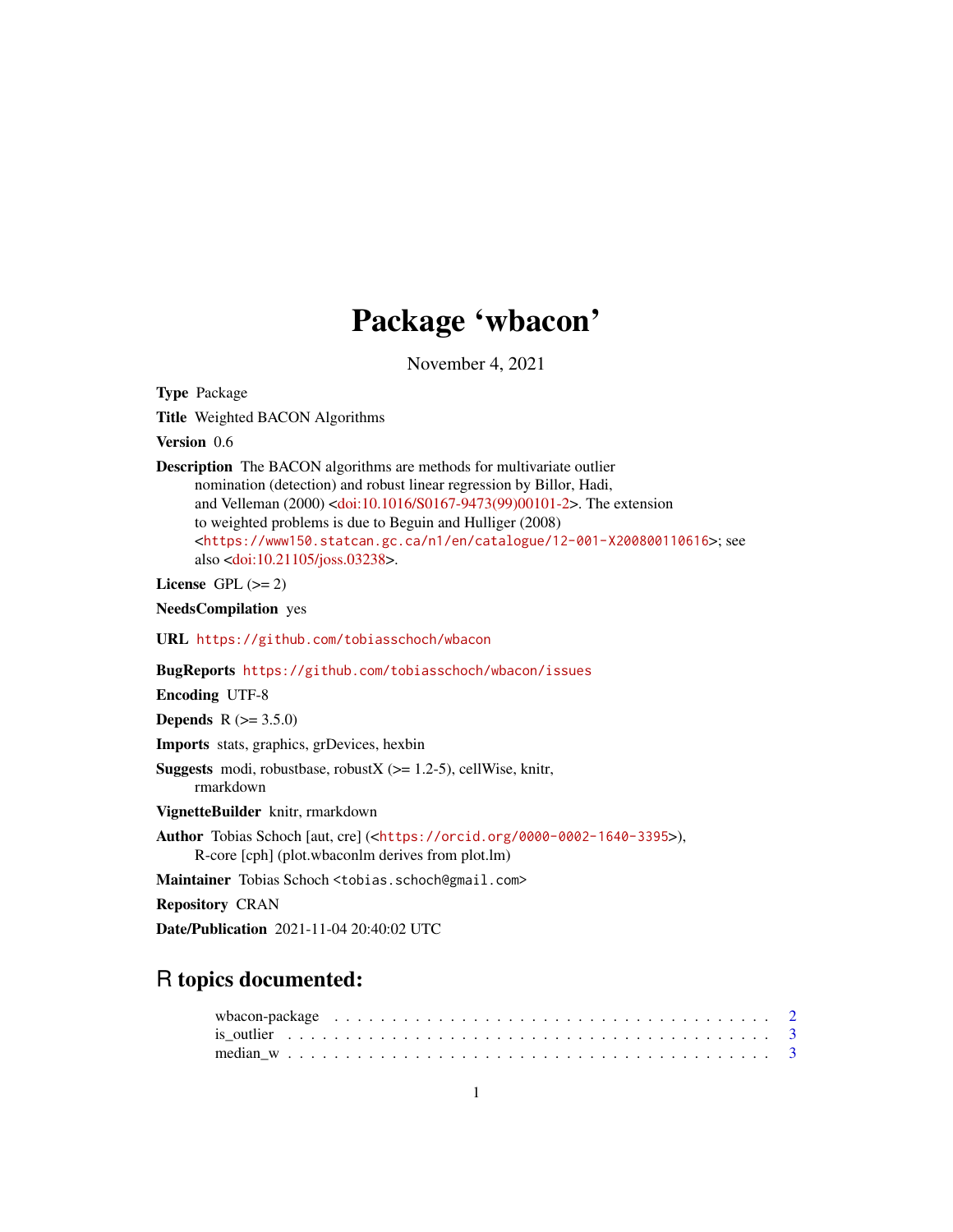#### <span id="page-1-0"></span>2 wbacon-package

| Index | 16 |
|-------|----|
|       |    |
|       |    |
|       |    |
|       |    |
|       |    |
|       |    |

| wbacon-package | Weighted BACON Algorithms for Multivariate Outlier Nomination |
|----------------|---------------------------------------------------------------|
|                | (Detection) and Robust Linear Regression                      |

#### Description

The package wbacon implements the BACON algorithms of Billor et al. (2000) and some of the extensions proposed by Béguin and Hulliger (2008).

#### Details

See [wBACON](#page-9-1) to learn more on the BACON method for multivariate outlier nomination (detection).

See [wBACON\\_reg](#page-11-1) to learn more on the BACON method for robust linear regression.

#### Author(s)

Tobias Schoch

#### References

Billor N., Hadi A.S. and Vellemann P.F. (2000). BACON: Blocked Adaptive Computationally efficient Outlier Nominators. *Computational Statistics and Data Analysis* 34, pp. 279–298. doi: [10.1016](https://doi.org/10.1016/S0167-9473(99)00101-2)/ [S01679473\(99\)001012](https://doi.org/10.1016/S0167-9473(99)00101-2)

Béguin C. and Hulliger B. (2008). The BACON-EEM Algorithm for Multivariate Outlier Detection in Incomplete Survey Data. *Survey Methodology* 34, pp. 91–103. [https://www150.statcan.gc.](https://www150.statcan.gc.ca/n1/en/catalogue/12-001-X200800110616) [ca/n1/en/catalogue/12-001-X200800110616](https://www150.statcan.gc.ca/n1/en/catalogue/12-001-X200800110616)

Schoch, T. (2021). wbacon: Weighted BACON algorithms for multivariate outlier nomination (detection) and robust linear regression, *Journal of Open Source Software* 6 (62), 3238 doi: [10.21105/](https://doi.org/10.21105/joss.03238) [joss.03238](https://doi.org/10.21105/joss.03238)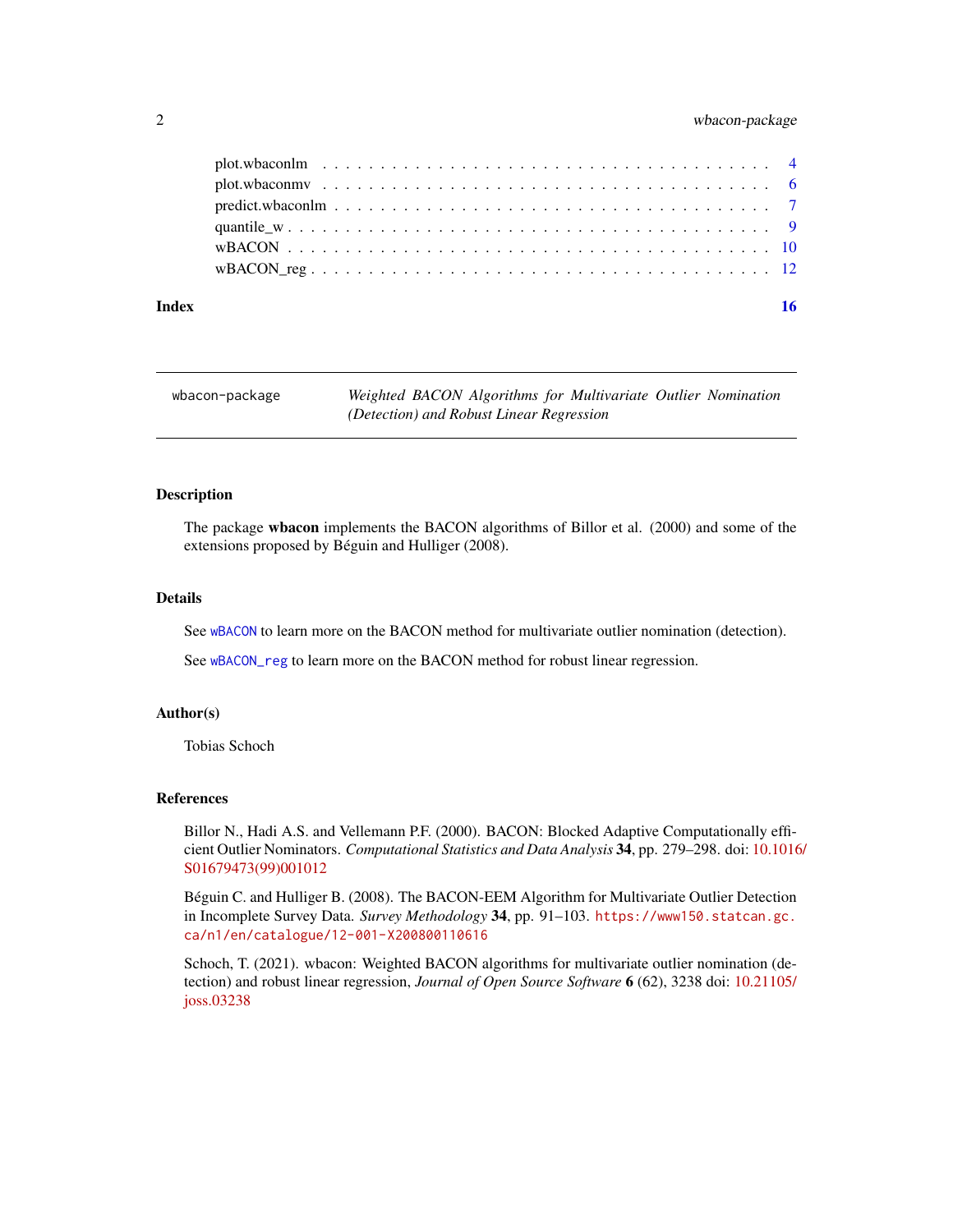<span id="page-2-0"></span>

#### <span id="page-2-2"></span>Description

Returns a logical vector that indicates which observations were declared outlier by the method.

#### Usage

```
is_outlier(object, ...)
## S3 method for class 'wbaconlm'
is_outlier(object, ...)
## S3 method for class 'wbaconmv'
is_outlier(object, ...)
```
#### Arguments

| object                  | object of class wbaconmy or wbaconlm.      |
|-------------------------|--------------------------------------------|
| $\cdot$ $\cdot$ $\cdot$ | additional arguments passed to the method. |

#### Value

A logical vector.

#### See Also

[wBACON\\_reg](#page-11-1) and [wBACON](#page-9-1)

#### Examples

```
data(swiss)
m <- wBACON(swiss)
is_outlier(m)
```
<span id="page-2-1"></span>median\_w *Weighted Median*

#### Description

median\_w computes the weighted population median.

#### Usage

median\_w(x, w, na.rm = FALSE)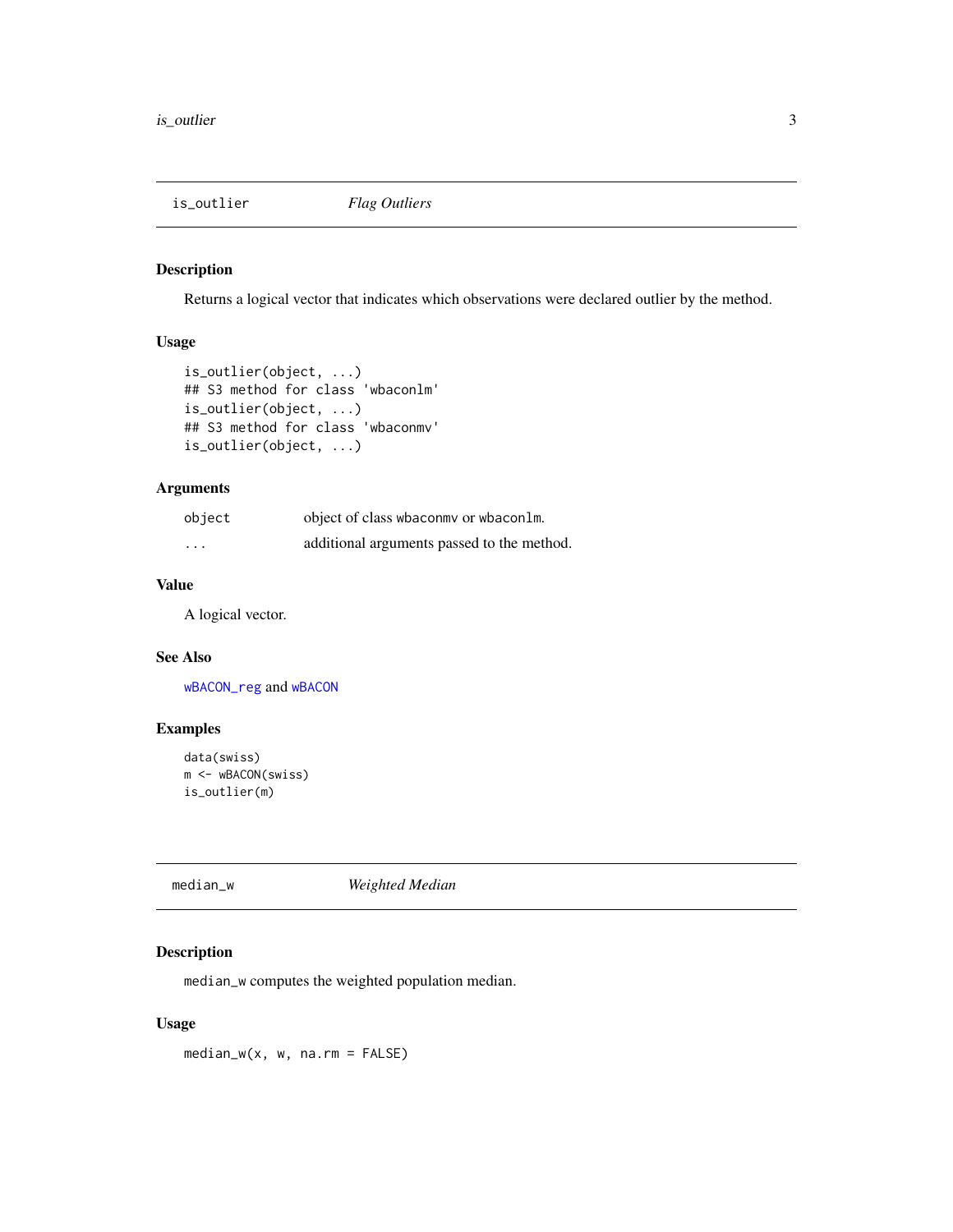#### <span id="page-3-0"></span>Arguments

|       | [numeric vector] observations.                                                                                  |
|-------|-----------------------------------------------------------------------------------------------------------------|
| w     | [numeric vector] weights (same length as vector x).                                                             |
| na.rm | [logical] indicating whether NA values should be removed before the compu-<br>tation proceeds (default: FALSE). |

#### Details

Weighted sample median; see [quantile\\_w](#page-8-1) for more information.

#### Value

Weighted estimate of the population median.

#### See Also

[quantile\\_w](#page-8-1)

```
plot.wbaconlm Plot Diagnostics for an Object of Class wbaconlm
```
#### Description

Four plots (selectable by which) are available for an object of class wbaconlm (see [wBACON\\_reg](#page-11-1)): A plot of residuals against fitted values, a scale-location plot of  $\sqrt{|residuals|}$  against fitted values, a Normal Q-Q plot, and a plot of the standardized residuals versus the robust Mahalanobis distances.

#### Usage

```
## S3 method for class 'wbaconlm'
plot(x, which = c(1, 2, 3, 4), hex = FALSE,caption = c("Residuals vs Fitted", "Normal Q-Q", "Scale-Location",
"Standardized Residuals vs Robust Mahalanobis Distance"),
panel = if (add.smooth) function(x, y, ...)panel.smooth(x, y, iter = iter.smooth, ...) else points,
    sub.caption = NULL, main = "",
ask = prod(par("mfcol")) < length(which) && dev.interactive(),
...,
id.n = 3, labels.id = names(residuals(x)), cex.id = 0.75,
qqline = TRUE,
add.smooth = getOption("add.smooth"), iter.smooth = 3,
label.pos = c(4, 2), cex.caption = 1, cex.oma.main = 1.25)
```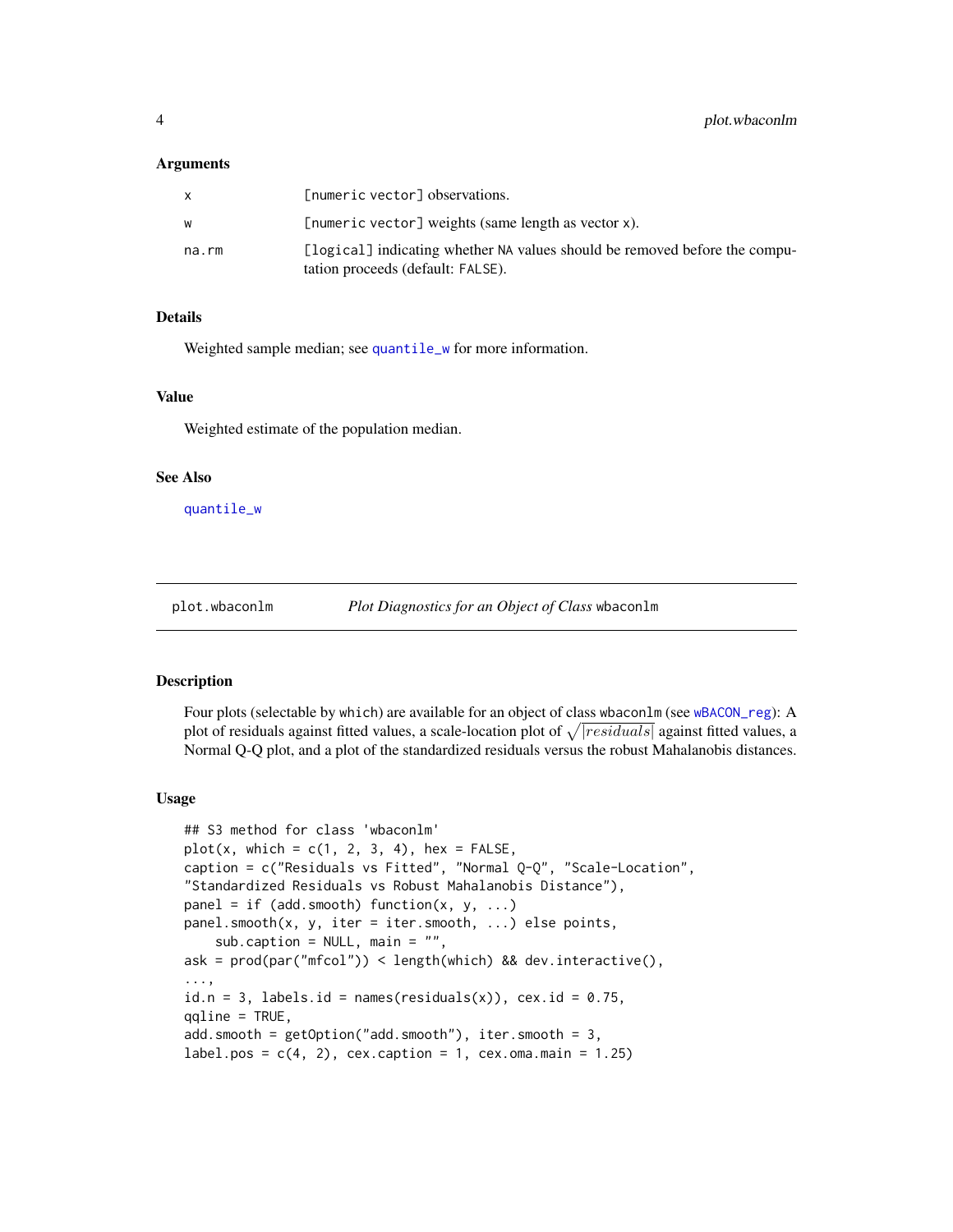#### <span id="page-4-0"></span>plot.wbaconlm 5

#### Arguments

| X            | object of class wbacon1m.                                                                                                                                                                         |
|--------------|---------------------------------------------------------------------------------------------------------------------------------------------------------------------------------------------------|
| which        | if a subset of the plots is required, specify a subset of the numbers 1:4, [integer].                                                                                                             |
| hex          | toogle a hexagonally binned plot, [logical], default hex = FALSE.                                                                                                                                 |
| caption      | captions to appear above the plots; [character] vector of valid graphics anno-<br>tations. It can be set to "" or NA to suppress all captions.                                                    |
| panel        | panel function. The useful alternative to points, panel. smooth can be chosen<br>by $add.smooth = TRUE.$                                                                                          |
| sub.caption  | common title [character]—above the figures if there are more than one; used<br>as sub (s.title) otherwise. If NULL, as by default, a possible abbreviated version<br>of deparse(x\$call) is used. |
| main         | title to each plot [character]—in addition to caption.                                                                                                                                            |
| ask          | [logical]; if TRUE, the user is <i>asked</i> before each plot, see par (ask=.).                                                                                                                   |
| $\cdots$     | other parameters to be passed through to plotting functions.                                                                                                                                      |
| id.n         | number of points to be labelled in each plot, starting with the most extreme,<br>[integer].                                                                                                       |
| labels.id    | vector of labels [character], from which the labels for extreme points will be<br>chosen. NULL uses observation numbers.                                                                          |
| cex.id       | magnification of point labels, [numeric].                                                                                                                                                         |
| qqline       | [logical] indicating if a qqline() should be added to the normal Q-Q plot.                                                                                                                        |
| add.smooth   | [logical] indicating if a smoother should be added to most plots; see also<br>panel above.                                                                                                        |
| iter.smooth  | the number of robustness iterations [integer], the argument iter in panel. smooth().                                                                                                              |
| label.pos    | positioning of labels [numeric], for the left half and right half of the graph<br>respectively, for plots 1-3.                                                                                    |
| cex.caption  | controls the size of caption, [numeric].                                                                                                                                                          |
| cex.oma.main | controls the size of the sub. caption only if that is <i>above</i> the figures when there<br>is more than one, [numeric].                                                                         |

#### Details

The plots for which %in% 1:3 are identical with the plot method for linear models (see plot. lm). There you can find details on the implementation and references.

The standardized residuals vs. robust Mahalanobis distance plot (which = 4) has been proposed by Rousseeuw and van Zomeren (1990).

#### Value

no return value

#### References

Rousseeuw, P.J. and B.C. van Zomeren (1990). Unmasking Multivariate Outliers and Leverage Points, *Journal of the American Statistical Association* 411, pp. 633-639.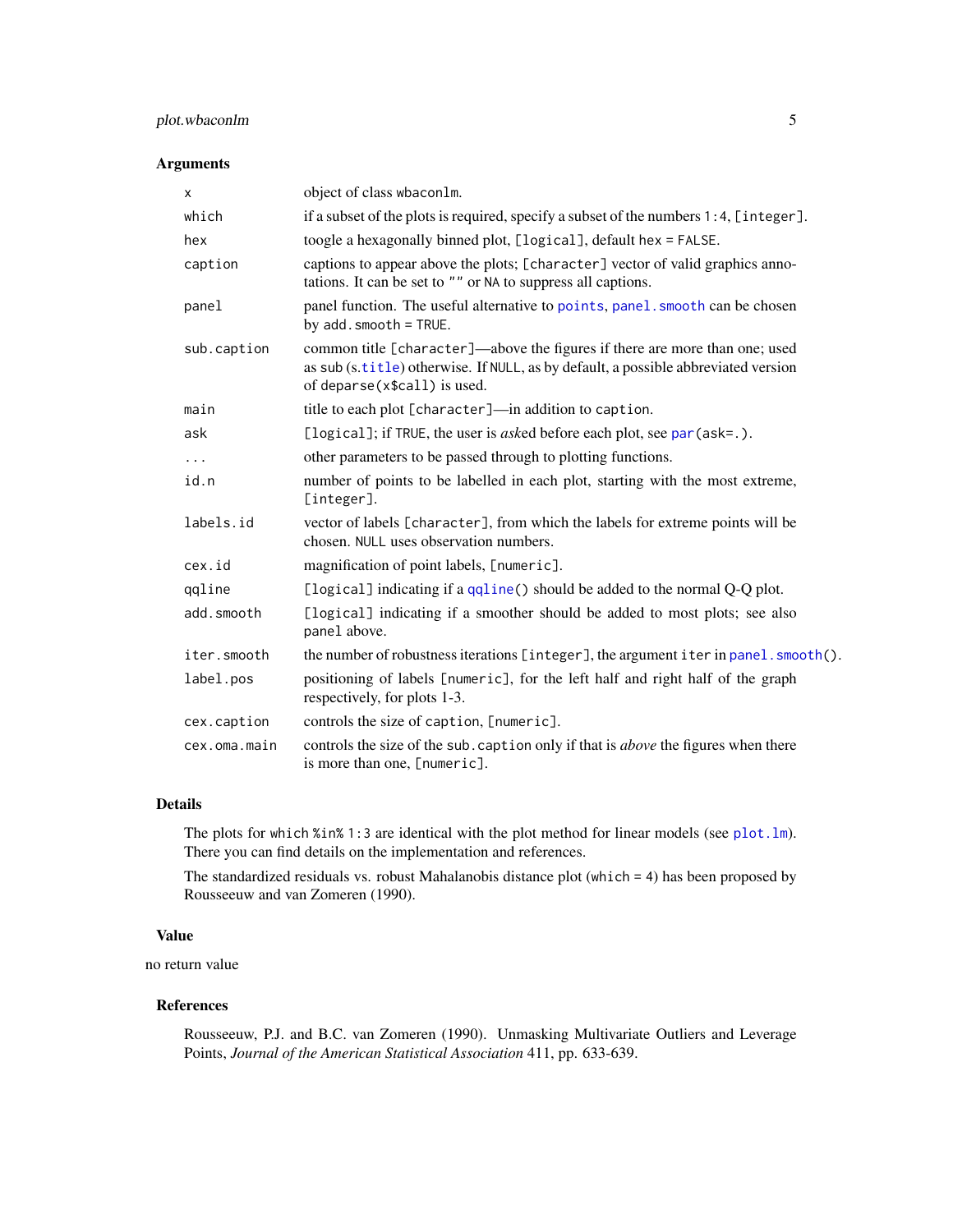#### <span id="page-5-0"></span>See Also

[wBACON\\_reg](#page-11-1)

#### <span id="page-5-1"></span>plot.wbaconmv *Plot Diagnostics for an Object of Class* wbaconmv

#### Description

Two plots (selectable by which) are available for an object of class wbaconmv: (1) Robust distance vs. Index and (2) Robust distance vs. Univariate projection.

#### Usage

```
## S3 method for class 'wbaconmv'
plot(x, which = 1:2,caption = c("Robust distance vs. Index",
    "Robust distance vs. Univariate projection"), hex = FALSE, col = 2,
   pch = 19, ask = prod(par("mfcol")) < length(which) && dev.interactive(),
    alpha = 0.05, maxiter = 20, tol = 1e-5, ...)
SeparationIndex(object, alpha = 0.05, tol = 1e-5, maxiter = 20)
```
#### Arguments

| $\mathsf{x}$ | object of class wbaconmy                                                                                                                       |
|--------------|------------------------------------------------------------------------------------------------------------------------------------------------|
| which        | if a subset of the plots is required, specify a subset of the numbers $1:2$ , [integer].                                                       |
| caption      | captions to appear above the plots; [character] vector of valid graphics anno-<br>tations. It can be set to "" or NA to suppress all captions. |
| hex          | toogle the hexagonal bin plot on/off $[\text{logical}]$ (default: hex = FALSE)                                                                 |
| col          | color of outliers, $[integer]$ (default: $col = 2$ )                                                                                           |
| pch          | plot character of outliers, code [integer] (default: $pch = 19$ )                                                                              |
| ask          | [logical]; if TRUE, the user is asked before each plot, see par (ask=.).                                                                       |
| alpha        | [numeric] tuning constant, level of significance, $0 < \alpha < 1$ ; (default: alpha =<br>$0.05$ ).                                            |
| maxiter      | [integer] maximal number of iterations (default: $maxiter = 20$ ).                                                                             |
| tol          | numerical termination criterion, $[numeric]$ (default: tol = 1e-5)                                                                             |
| object       | object of class wbaconmy                                                                                                                       |
| $\cdots$     | additional arguments passed to the method.                                                                                                     |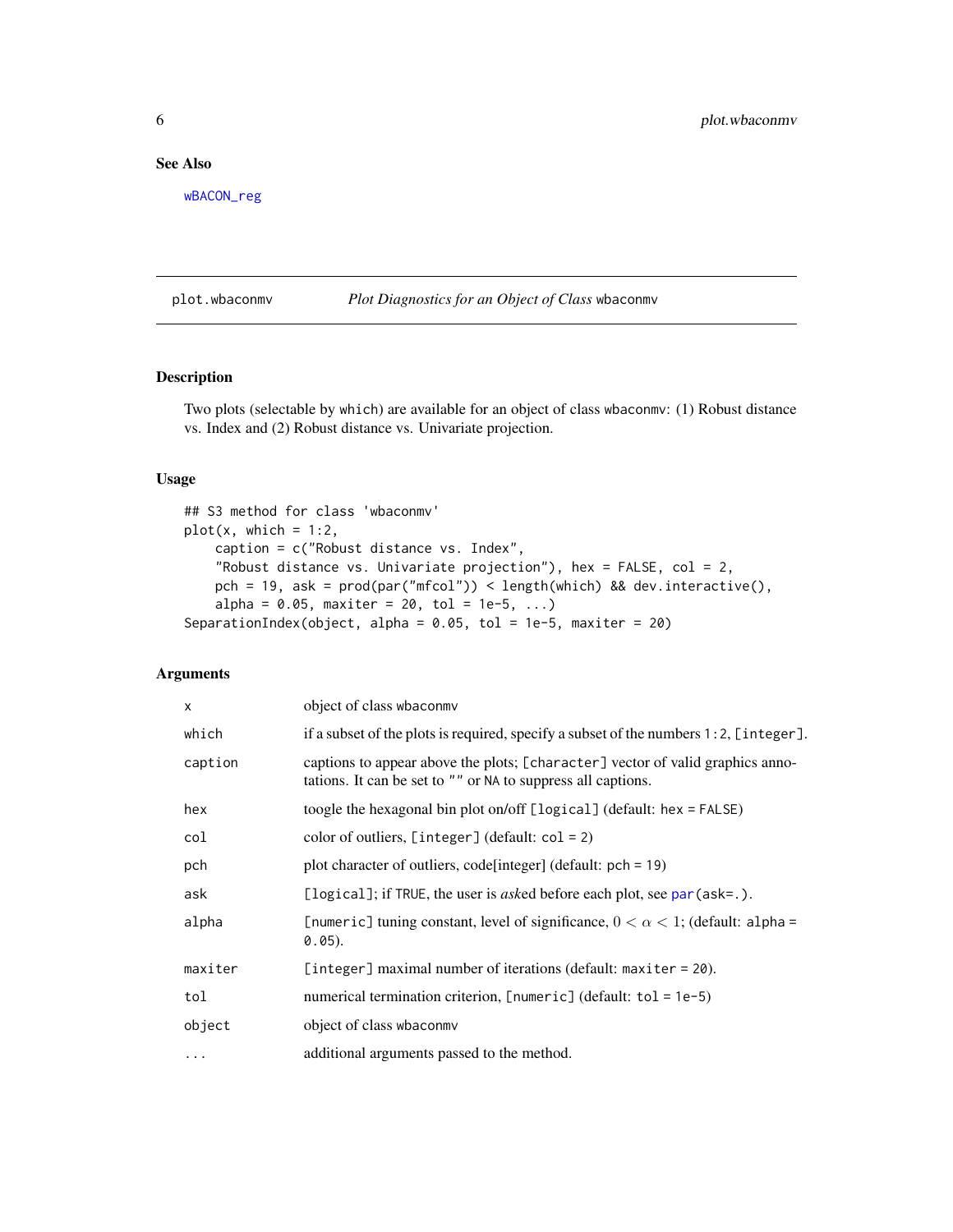#### <span id="page-6-0"></span>Details

The first plot (which  $= 1$ ) is a standard diagnostic tool which plots the observations' index  $(1:n)$ against.the robust (Mahalanobis) distances; see. e.g., Rousseeuw and van Driessen (1999).

The second plot (which = 2) plots the univariate projection of the data which maximizes the separation criterion for clusters of Qui and Joe (2006) against.the robust (Mahalanobis) distances. This plot is due to Willems et al. (2009).

For large data sets, it is recommended to specify the argument hex = TRUE. This option shows a hexagonally binned scatterplot in place of the classical scatterplot.

#### Value

no return value

#### References

Rousseeuw, P.J. and K. van Driessen (1999). A Fast Algorithm for the Minimum Covariance Determinant, *Technometrics* 41, pp. 212-223.

Qiu, W. and H. Joe (2006). Separation index and partial membership for clustering, *Computational Statistics and Data Analysis* 50, pp. 585-603.

Willems, G., H. Joe, and R. Zamar (2009). Diagnosing Multivariate Outliers Detected by Robust Estimators, *Journal of Computational and Graphical Statistics* 18, pp. 73-91.

#### See Also

[wBACON](#page-9-1)

<span id="page-6-1"></span>predict.wbaconlm *Predicted Values Based on the Weighted BACON Linear Regression*

#### **Description**

This function does exactly what [predict](#page-0-0) does for the linear model lm; see [predict.lm](#page-0-0) for more details.

#### Usage

```
## S3 method for class 'wbaconlm'
predict(object, newdata, se.fit = FALSE, scale = NULL,
    df = Inf, interval = c("none", "confidence", "prediction"), level = 0.95,
    type = c("response", "terms"), terms = NULL, na.action = na.pass, ...)
```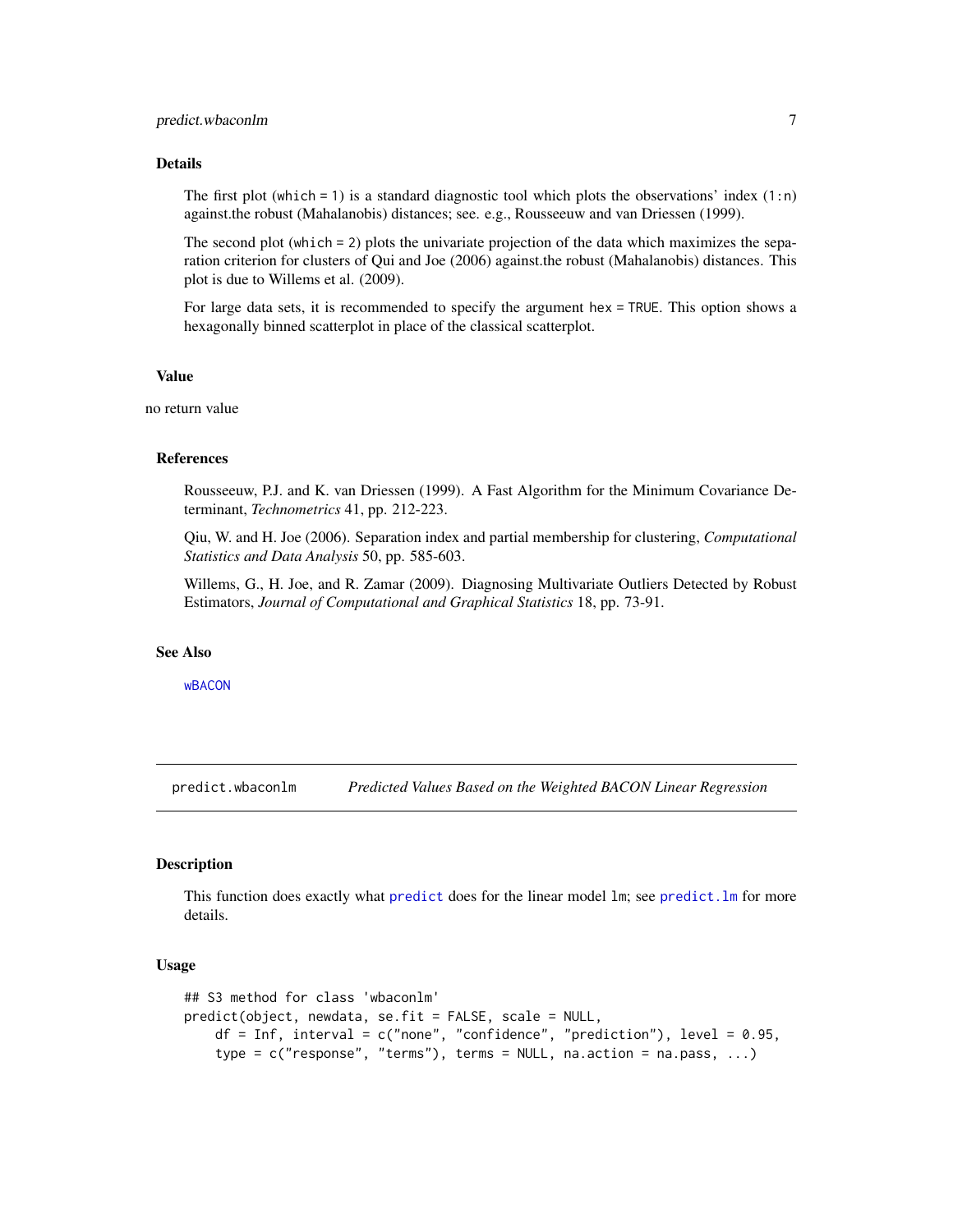#### <span id="page-7-0"></span>Arguments

| object    | Object of class inheriting from "1m"                                                                                    |
|-----------|-------------------------------------------------------------------------------------------------------------------------|
| newdata   | An optional data frame in which to look for variables with which to predict. If<br>omitted, the fitted values are used. |
| se.fit    | A switch [logical] indicating if standard errors are required.                                                          |
| scale     | Scale parameter for std.err. calculation, [numeric].                                                                    |
| df        | Degrees of freedom for scale, [integer].                                                                                |
| interval  | Type of interval calculation, [character]. Can be abbreviated.                                                          |
| level     | Tolerance/confidence level, [numeric].                                                                                  |
| type      | Type of prediction (response or model term), [character]. Can be abbreviated.                                           |
| terms     | If type = "terms", which terms (default is all terms), a [character] vector.                                            |
| na.action | function determining what should be done with missing values in newdata. The<br>default is to predict NA.               |
| $\ddotsc$ | further arguments passed to predict. Im                                                                                 |

#### Value

predict.wbaconlm produces a vector of predictions or a matrix of predictions and bounds with column names fit, lwr, and upr if interval is set. For type = "terms" this is a matrix with a column per term and may have an attribute "constant".

If se.fit is TRUE, a list with the following components is returned:

| fit    | vector or matrix as above                   |
|--------|---------------------------------------------|
| se.fit | standard error of predicted means           |
|        | residual.scale residual standard deviations |
| df     | degrees of freedom for residual             |

#### See Also

[wBACON\\_reg](#page-11-1)

#### Examples

```
data(iris)
m <- wBACON_reg(Sepal.Length ~ Sepal.Width + Petal.Length + Petal.Width,
    data = iris)
predict(m, newdata = data.frame(Sepal.Width = 1, Petal.Length = 1,
   Petal.Width = 1))
```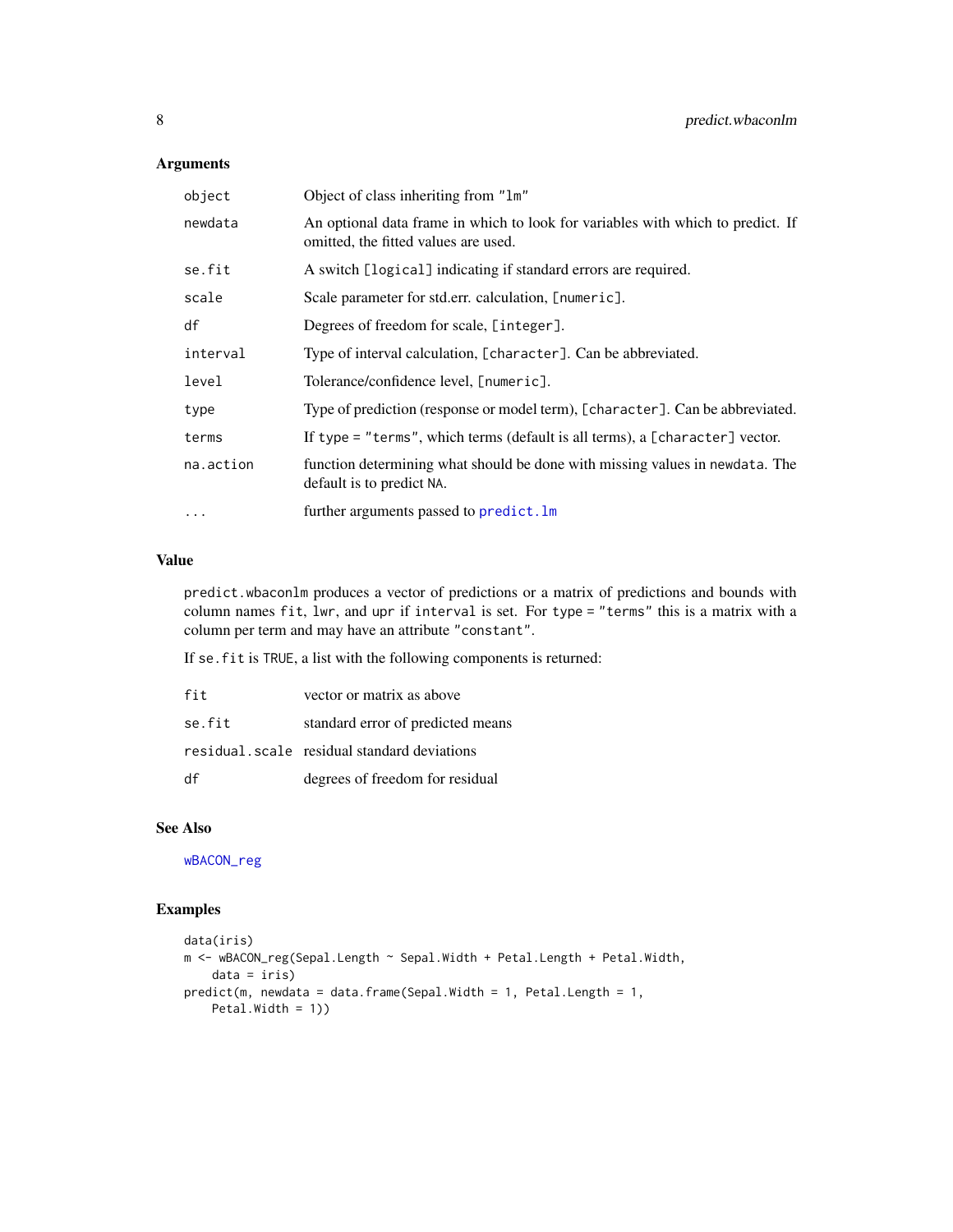<span id="page-8-1"></span><span id="page-8-0"></span>

#### Description

quantile\_w computes the weighted population quantiles.

#### Usage

quantile\_w(x, w, probs, na.rm = FALSE)

#### Arguments

| X     | [numeric vector] observations.                                                                                  |
|-------|-----------------------------------------------------------------------------------------------------------------|
| W     | [numeric vector] weights (same length as vector x).                                                             |
| probs | [numeric vector] vector of probabilities with values in $[0, 1]$ .                                              |
| na.rm | [logical] indicating whether NA values should be removed before the compu-<br>tation proceeds (default: FALSE). |

#### Details

- Overview. quantile\_w computes the weighted sample quantiles; argument probs allows vector inputs.
- Implementation. The function is based on a weighted version of the quickselect algorithm with the Bentley and McIlroy (1993) 3-way partitioning scheme. For very small arrays, we use insertion sort.
- Compatibility. For equal weighting, i.e. when all elements in w are equal, quantile\_w computes quantiles that are identical with type = 2 in stats::quantile; see also Hyndman and Fan (1996).

#### Value

Weighted estimate of the population quantiles.

### References

Bentley, J.L. and D.M. McIlroy (1993). Engineering a Sort Function, *Software - Practice and Experience* 23, pp. 1249-1265.

Hyndman, R.J. and Y. Fan (1996). Sample Quantiles in Statistical Packages, *The American Statistician* 50, pp. 361-365.

#### See Also

[median\\_w](#page-2-1)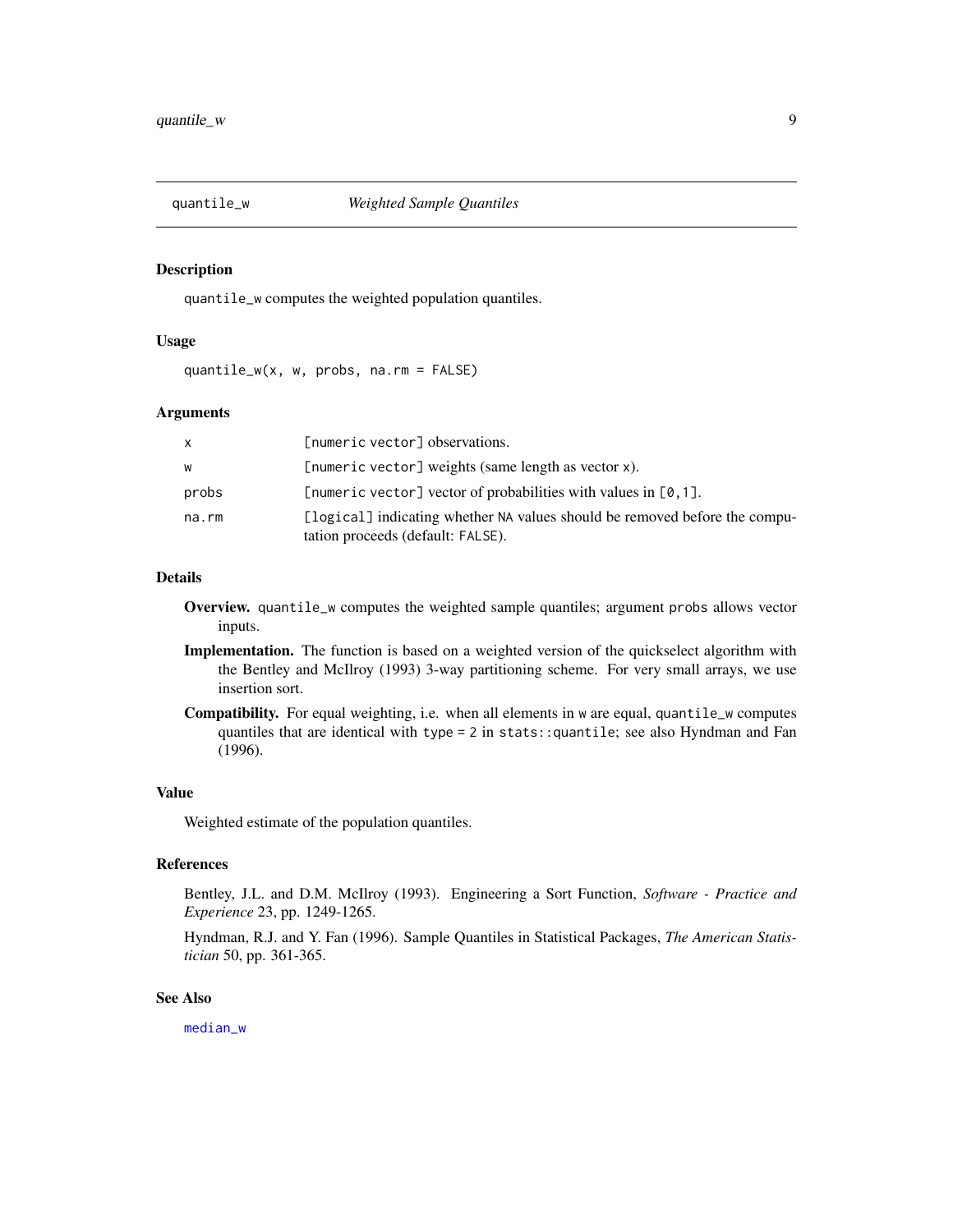<span id="page-9-1"></span><span id="page-9-0"></span>

#### Description

wBACON is an iterative method for the computation of multivariate location and scatter (under the assumption of a Gaussian distribution).

#### Usage

```
wBACON(x, weights = NULL, alpha = 0.05, collect = 4, version = c("V2", "V1"),na.rm = FALSE, maxiter = 50, verbose = FALSE, n_threads = 2)
distance(x)
## S3 method for class 'wbaconmv'
print(x, digits = max(3L, getOption("digits") - 3L), ...)## S3 method for class 'wbaconmv'
summary(object, ...)
center(object)
## S3 method for class 'wbaconmv'
vcov(object, ...)
```
#### Arguments

| $\times$    | [matrix] or [data.frame].                                                                                                                                                                                         |
|-------------|-------------------------------------------------------------------------------------------------------------------------------------------------------------------------------------------------------------------|
| weights     | [numeric] sampling weight (default weights = NULL).                                                                                                                                                               |
| alpha       | [numeric] tuning constant, level of significance, $0 < \alpha < 1$ ; (default: alpha =<br>$0.05$ ).                                                                                                               |
| collect     | determines the size m of the initial subset to be $m = collect \cdot p$ , where p is the<br>number of variables, [integer].                                                                                       |
| version     | [character] method of initialization; "V1": weighted Mahalanobis distances<br>(not robust but affine equivariant); "V2" (default): Euclidean norm of the data<br>centered by the coordinate-wise weighted median. |
| $na$ . $rm$ | [logical] indicating whether NA values should be removed before the compu-<br>tation proceeds (default: FALSE).                                                                                                   |
| maxiter     | [integer] maximal number of iterations (default: $maxiter = 50$ ).                                                                                                                                                |
| verbose     | [logical] indicating whether additional information is printed to the console<br>(default: TRUE).                                                                                                                 |
| n_threads   | [integer] number of threads used for OpenMP (default: 2).                                                                                                                                                         |
| digits      | [integer] minimal number of significant digits.                                                                                                                                                                   |
| $\cdots$    | additional arguments passed to the method.                                                                                                                                                                        |
| object      | object of class wbaconmy.                                                                                                                                                                                         |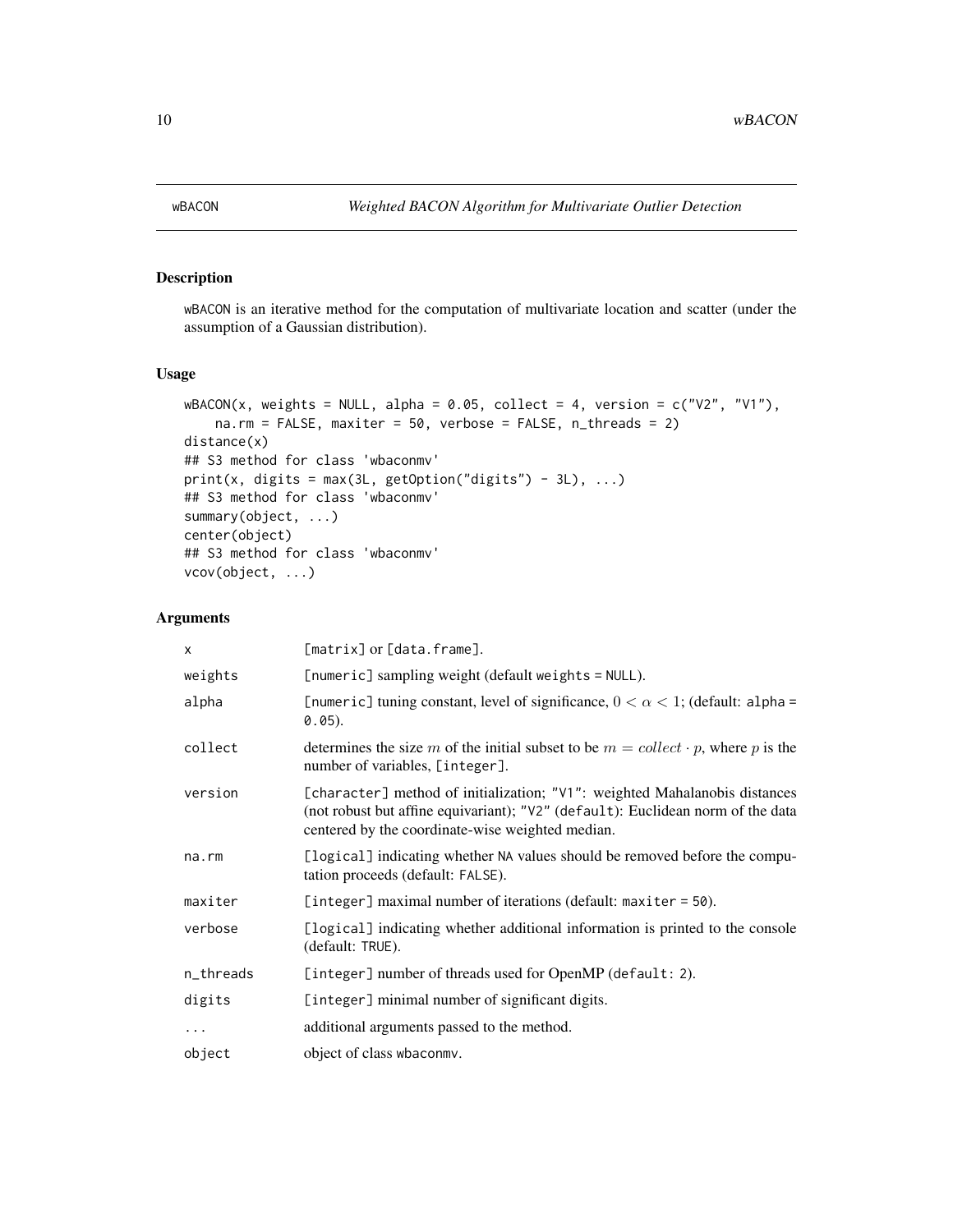#### <span id="page-10-0"></span>wBACON 11

#### Details

The algorithm is initialized from a set of uncontaminated data. Then the subset is iteratively refined; i.e., additional observations are included into the subset if their Mahalanobis distance is below some threshold (likewise, observations are removed from the subset if their distance larger than the threshold). This process iterates until the set of good data remain stable. Observations not among the good data are outliers; see Billor et al. (2000). The weighted Bacon algorithm is due to Béguin and Hulliger (2008).

The threshold for the (squared) Mahalanobis distances is defined as the standardized chi-square  $1 - \alpha$  quantile. All observations whose squared Mahalanobis distances is larger than the threshold are regarded as outliers.

If the sampling weights weights are not explicitly specified (i.e., weights = NULL), they are taken to be 1.0.

Incomplete/missing data: The wBACON *cannot* deal with missing values. In contrast, function [BEM](#page-0-0) in package modi implements the BACON-EEM algorithm of Béguin and Hulliger (2008), which is tailored to work with outlying and missing values.

If the argument na.rm is set to TRUE the method behaves like [na.omit](#page-0-0).

Assumptions: The BACON algorithm *assumes* that the non-outlying data have (roughly) an elliptically contoured distribution (this includes the Gaussian distribution as a special case). "Although the algorithms will often do something reasonable even when these assumptions are violated, it is hard to say what the results mean." (Billor et al., 2000, p. 289)

In line with Billor et al. (2000, p. 290), we use the term outlier "nomination" rather than "detection" to highlight that algorithms should not go beyond nominating observations as *potential* outliers; see also Béguin and Hulliger (2008). It is left to the analyst to finally label outlying observations as such.

Utility functions and tools: Diagnostic [plot](#page-5-1)s are available by the plot method.

The method center and vcov return, respectively, the estimated center/location and covariance matrix.

The distance method returns the robust Mahalanobis distances.

The function is outlier returns a vector of logicals that flags the nominated outliers.

#### Value

An object of class wbaconmv with slots

| X       | see function arguments            |
|---------|-----------------------------------|
| weights | see function arguments            |
| center  | estimated center of the data      |
| dist    | Mahalanobis distances             |
| n       | number of observations            |
| р       | number of variables               |
| alpha   | see function arguments            |
| subset  | final subset of outlier-free data |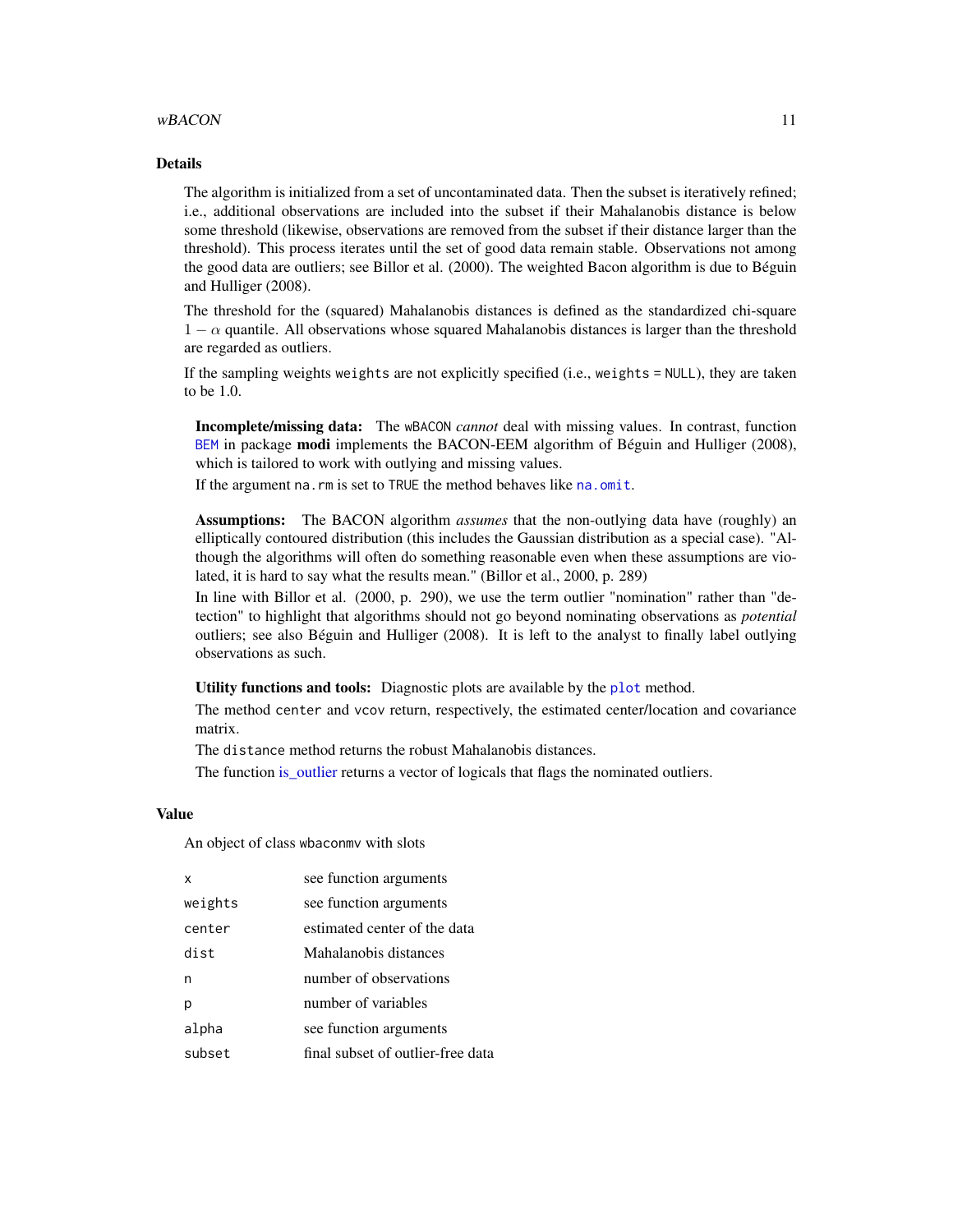<span id="page-11-0"></span>

| cutoff    | see function arguments                                 |
|-----------|--------------------------------------------------------|
| maxiter   | number of iterations until convergence                 |
| version   | see functions arguments                                |
| collect   | see functions arguments                                |
| COV       | covariance matrix                                      |
| converged | logical that indicates whether the algorithm converged |
| call      | the matched call                                       |

#### References

Billor N., Hadi A.S. and Vellemann P.F. (2000). BACON: Blocked Adaptive Computationally efficient Outlier Nominators. *Computational Statistics and Data Analysis* 34, pp. 279–298. doi: [10.1016](https://doi.org/10.1016/S0167-9473(99)00101-2)/ [S01679473\(99\)001012](https://doi.org/10.1016/S0167-9473(99)00101-2)

Béguin C. and Hulliger B. (2008). The BACON-EEM Algorithm for Multivariate Outlier Detection in Incomplete Survey Data. *Survey Methodology* 34, pp. 91–103. [https://www150.statcan.gc.](https://www150.statcan.gc.ca/n1/en/catalogue/12-001-X200800110616) [ca/n1/en/catalogue/12-001-X200800110616](https://www150.statcan.gc.ca/n1/en/catalogue/12-001-X200800110616)

Schoch, T. (2021). wbacon: Weighted BACON algorithms for multivariate outlier nomination (detection) and robust linear regression, *Journal of Open Source Software* 6 (62), 3238 doi: [10.21105/](https://doi.org/10.21105/joss.03238) [joss.03238](https://doi.org/10.21105/joss.03238)

#### See Also

[plot](#page-5-1) and [is\\_outlier](#page-2-2)

#### Examples

```
data(swiss)
dt <- swiss[, c("Fertility", "Agriculture", "Examination", "Education",
    "Infant.Mortality")]
m <- wBACON(dt)
m
which(is_outlier(m))
```
<span id="page-11-1"></span>wBACON\_reg *Robust Fitting Linear Regression Models by the BACON Algorithm*

#### Description

The weighted BACON algorithm is a robust method to fit weighted linear regression models. The method is robust against outlier in the response variable and the design matrix (leverage observation).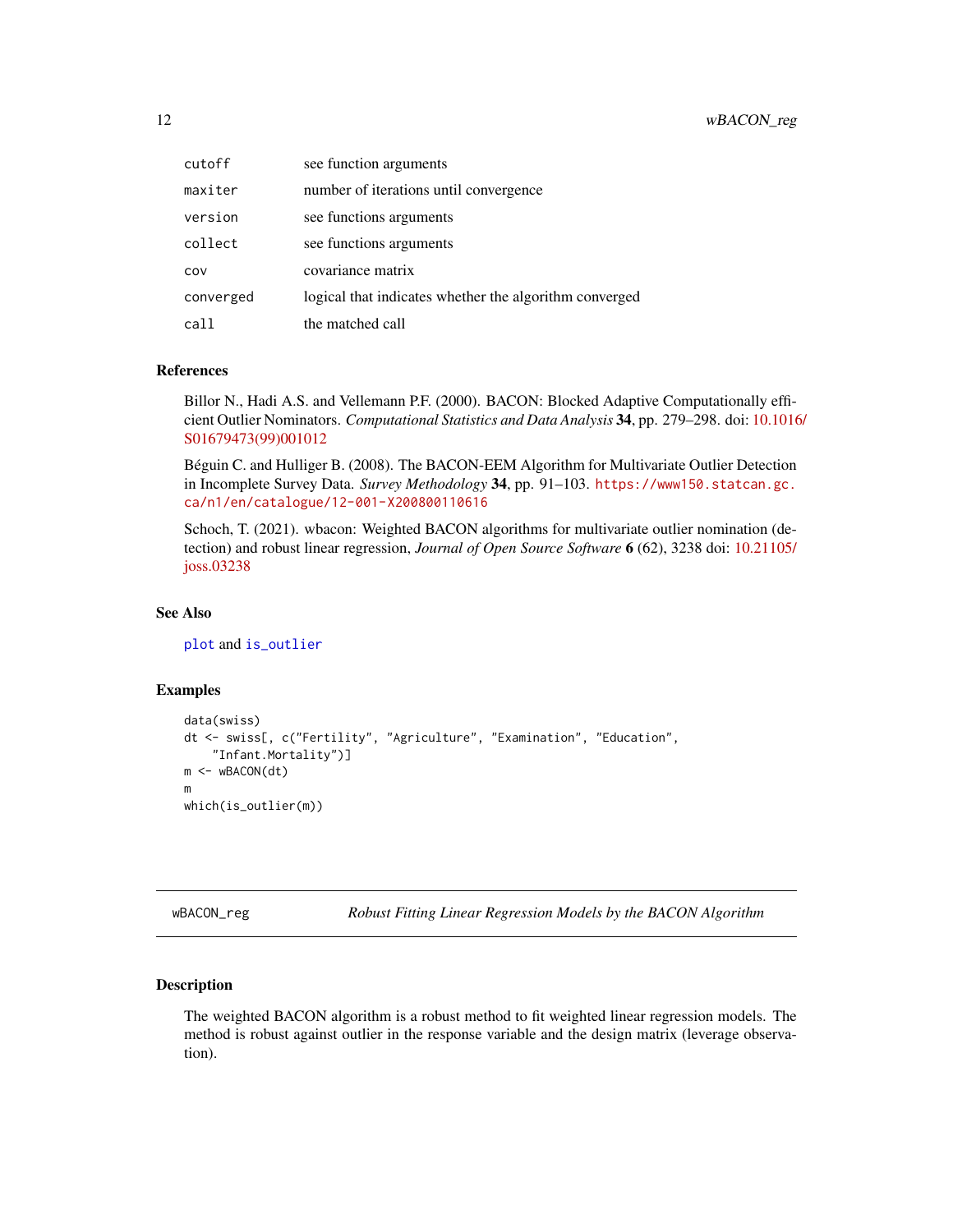#### wBACON\_reg 13

#### Usage

```
wBACON_reg(formula, weights = NULL, data, collect = 4, na.rm = FALSE,
   alpha = 0.05, version = c("V2", "V1"), maxiter = 50, verbose = FALSE,
   original = FALSE, n_threads = 2)
## S3 method for class 'wbaconlm'
print(x, digits = max(3L, getOption("digits") - 3L), ...)## S3 method for class 'wbaconlm'
summary(object, ...)
## S3 method for class 'wbaconlm'
fitted(object, ...)
## S3 method for class 'wbaconlm'
residuals(object, ...)
## S3 method for class 'wbaconlm'
coef(object, ...)
## S3 method for class 'wbaconlm'
vcov(object, ...)
```
#### Arguments

| formula   | an object of class formula: a symbolic description of the model to be fitted.                                                                                                                                                                                                                                                                                                                                                                                                           |
|-----------|-----------------------------------------------------------------------------------------------------------------------------------------------------------------------------------------------------------------------------------------------------------------------------------------------------------------------------------------------------------------------------------------------------------------------------------------------------------------------------------------|
| weights   | [numeric] sampling weight (default weights = NULL).                                                                                                                                                                                                                                                                                                                                                                                                                                     |
| data      | a data. frame object.                                                                                                                                                                                                                                                                                                                                                                                                                                                                   |
| collect   | determines the size m of the initial subset to be $m = collect \cdot p$ , where p is the<br>number of variables, [integer].                                                                                                                                                                                                                                                                                                                                                             |
| na.rm     | [logical] indicating whether NA values should be removed before the compu-<br>tation proceeds (default: FALSE).                                                                                                                                                                                                                                                                                                                                                                         |
| alpha     | [numeric] tuning constant, level of significance, $0 < \alpha < 1$ ; (default: alpha =<br>$0.05$ ).                                                                                                                                                                                                                                                                                                                                                                                     |
| version   | method to initialize the basic subset, [character]: Version "V1" of Billor et al.<br>(2000) yields affine equivariant but not robust estimators; Version "V1" yields<br>estimators that are robust but not affine equivariant; (default: V2).                                                                                                                                                                                                                                           |
| maxiter   | [integer] maximal number of iterations (default: maxiter = 50).                                                                                                                                                                                                                                                                                                                                                                                                                         |
| verbose   | [logical] indicating whether additional information is printed to the console<br>(default: TRUE).                                                                                                                                                                                                                                                                                                                                                                                       |
| original  | [logical] if original = TRUE the subset of the $m = collect \cdot p$ smallest ob-<br>servations (small w.r.t. to the Mahalanobis distances) is taken from the subset<br>generated by Algorithm 3 as the basic subset for regression [this is the original<br>method of Billor et al. (2000)]; otherwise (i.e., when original = FALSE) the<br>subset that results from Algorithm 3 of Billor et al. (2000) is taken to be the<br>basic subset for regression (default original = FALSE). |
| n_threads | [integer] number of threads used for OpenMP (default: 2).                                                                                                                                                                                                                                                                                                                                                                                                                               |
| digits    | [integer] minimal number of significant digits.                                                                                                                                                                                                                                                                                                                                                                                                                                         |
| object    | object of class wbaconlm.                                                                                                                                                                                                                                                                                                                                                                                                                                                               |
| x         | object of class wbacon1m.                                                                                                                                                                                                                                                                                                                                                                                                                                                               |
| $\cdots$  | additional arguments passed to the method.                                                                                                                                                                                                                                                                                                                                                                                                                                              |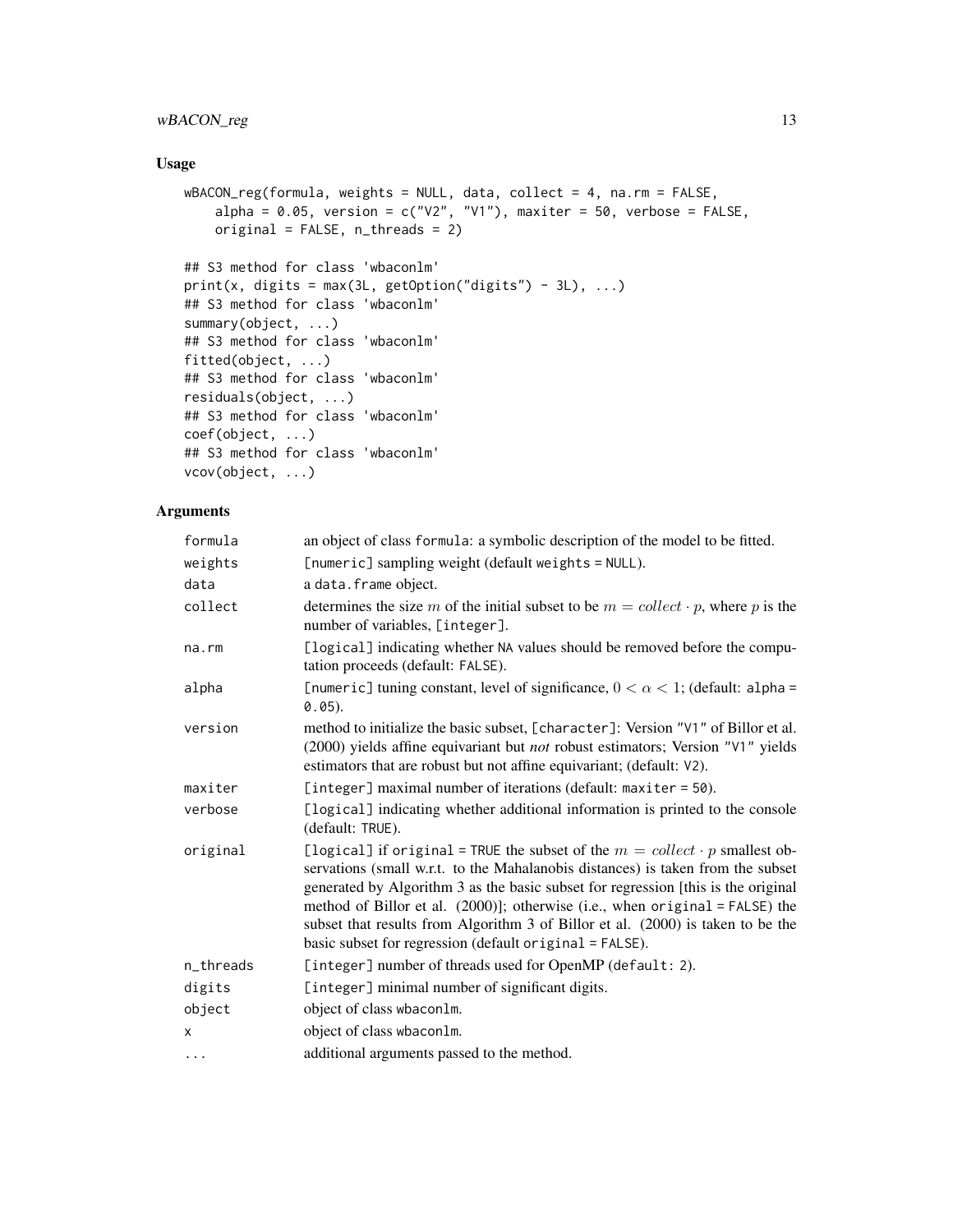#### <span id="page-13-0"></span>Details

First, the [wBACON](#page-9-1) method is applied to the model's design matrix (having removed the regression intercept/constant, if there is a constant) to establish a subset of observations which is supposed to be free of outliers. Second, the so generated subset is regressed onto the corresponding subset of response variables. The subset is iteratively enlarged to include as many "good" observations as possible.

The original approach of Billor et al. (2000) obtains by specifying the argument original = TRUE.

Models for wBACON\_reg are specified symbolically. A typical model has the form response  $\sim$ terms, where response is the (numeric) response vector and terms is a series of terms which specifies a linear predictor for response.

A formula has an implied intercept term. To remove this use either  $y \sim x - 1$  or  $y \sim \theta + x$ . See [formula](#page-0-0) or [lm](#page-0-0) for for more details.

The weights argument can be used to specify sampling weights or case weights.

It is *not* possible to fit multiple response variables (on the r.h.s. of the formula, i.e. multivariate models) in one call.

The method *cannot* deal with missing values. If the argument na.rm is set to TRUE the method behaves like [na.omit](#page-0-0).

Assumptions: The algorithm *assumes* that the non-outlying data follow a *linear* (homoscedastic) regression model and that the independent variables have (roughly) an elliptically contoured distribution. "Although the algorithms will often do something reasonable even when these assumptions are violated, it is hard to say what the results mean." (Billor et al., 2000, p. 289)

In line with Billor et al. (2000, p. 290), we use the term outlier "nomination" rather than "detection" to highlight that algorithms should not go beyond nominating observations as *potential* outliers. It is left to the analyst to finally label outlying observations as such.

Utility functions and tools: The generic functions coef, fitted, residuals, and vcov extract the estimate coefficients, fitted values, residuals, and the covariance matrix of the estimated coefficients.

The function summary summarizes the estimated model.

#### Value

An object of class wbaconlm with slots

| coefficients  | a named vector of coefficients                                                                 |
|---------------|------------------------------------------------------------------------------------------------|
| residuals     | the residuals (for all observations in the data frame not only the ones in the final<br>subset |
| rank          | the numeric rank of the fitted linear model (i.e., number of variables in the<br>design matrix |
| fitted.values | fitted values                                                                                  |
| df.residual   | the residual degrees of freedom (computed for the observations in the final sub-<br>set)       |
| call          | the matched call                                                                               |
| terms         | the terms object                                                                               |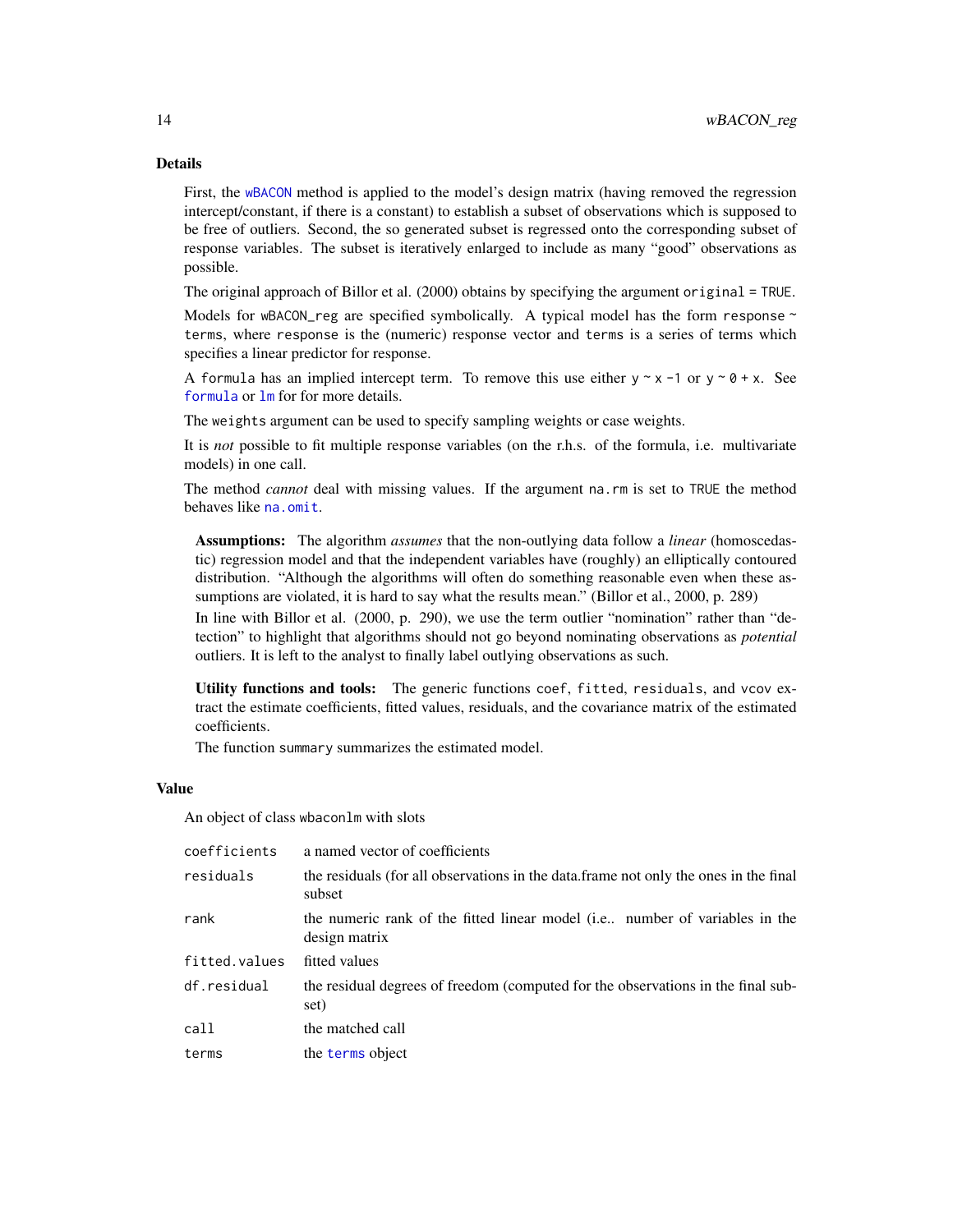#### <span id="page-14-0"></span>wBACON\_reg 15

| model   | the model. frame used                                                                        |
|---------|----------------------------------------------------------------------------------------------|
| weights | weights                                                                                      |
| qr      | the gr object of the linear model fit for the final subset                                   |
| subset  | the subset                                                                                   |
| reg     | a list with additional details on wBACON reg                                                 |
| mv      | a list with details on the results of wBACON that have been used to initialize<br>wBACON_reg |

#### References

Billor N., Hadi A.S. and Vellemann P.F. (2000). BACON: Blocked Adaptive Computationally efficient Outlier Nominators. *Computational Statistics and Data Analysis* 34, pp. 279–298. doi: [10.1016](https://doi.org/10.1016/S0167-9473(99)00101-2)/ [S01679473\(99\)001012](https://doi.org/10.1016/S0167-9473(99)00101-2)

Schoch, T. (2021). wbacon: Weighted BACON algorithms for multivariate outlier nomination (detection) and robust linear regression, *Journal of Open Source Software* 6 (62), 3238 doi: [10.21105/](https://doi.org/10.21105/joss.03238) [joss.03238](https://doi.org/10.21105/joss.03238)

#### See Also

[plot](#page-3-1) gives diagnostic plots for an wbaconlm object.

[predict](#page-6-1) is used for prediction (incl. confidence and prediction intervals).

#### Examples

```
data(iris)
m <- wBACON_reg(Sepal.Length ~ Sepal.Width + Petal.Length + Petal.Width,
   data = iris)
m
summary(m)
```